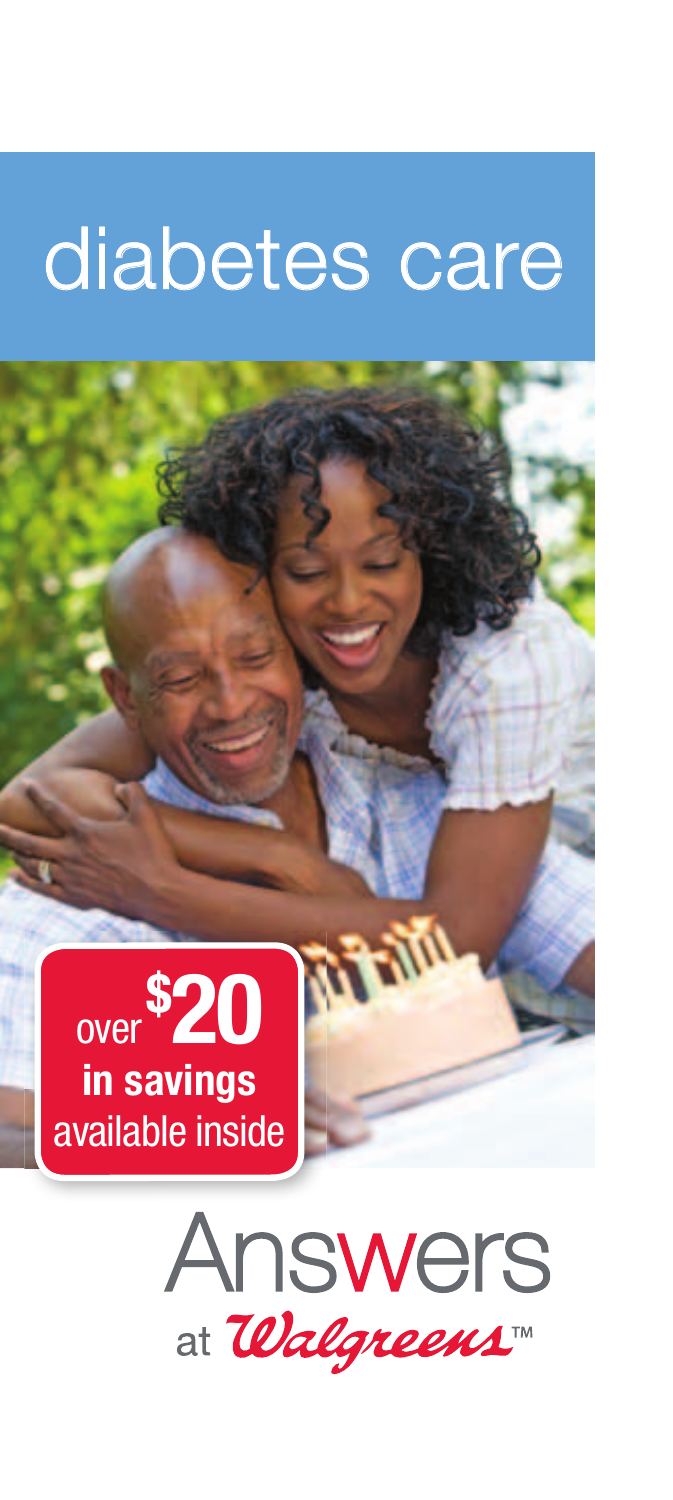

### Answers begin here for diabetes care.

Diabetes is a condition in which the body can't properly use glucose for the energy it needs. Having diabetes means that blood glucose (sugar) levels get too high, and untreated high blood glucose levels can lead to a number of health problems.<sup>1</sup> Learn more about diabetes and what you can do to stay healthy if you have diabetes.

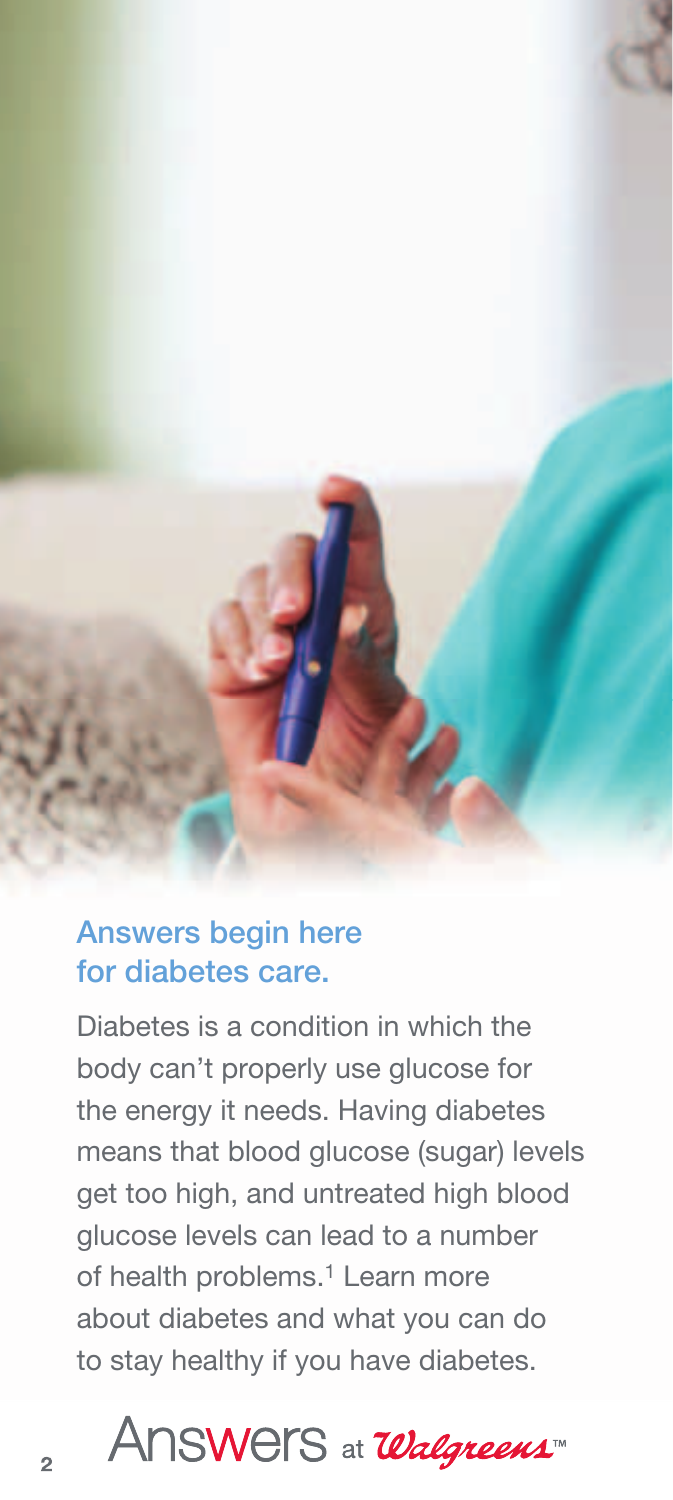

## **Contents**

| Diabetes Facts Page 4        |  |
|------------------------------|--|
| Diabetes Risk Page 6         |  |
| Blood Glucose Testing Page 8 |  |
| ABCs of Diabetes Page 10     |  |
| Daily Diabetes Care Page 13  |  |
|                              |  |
| Highs & Lows Page 16         |  |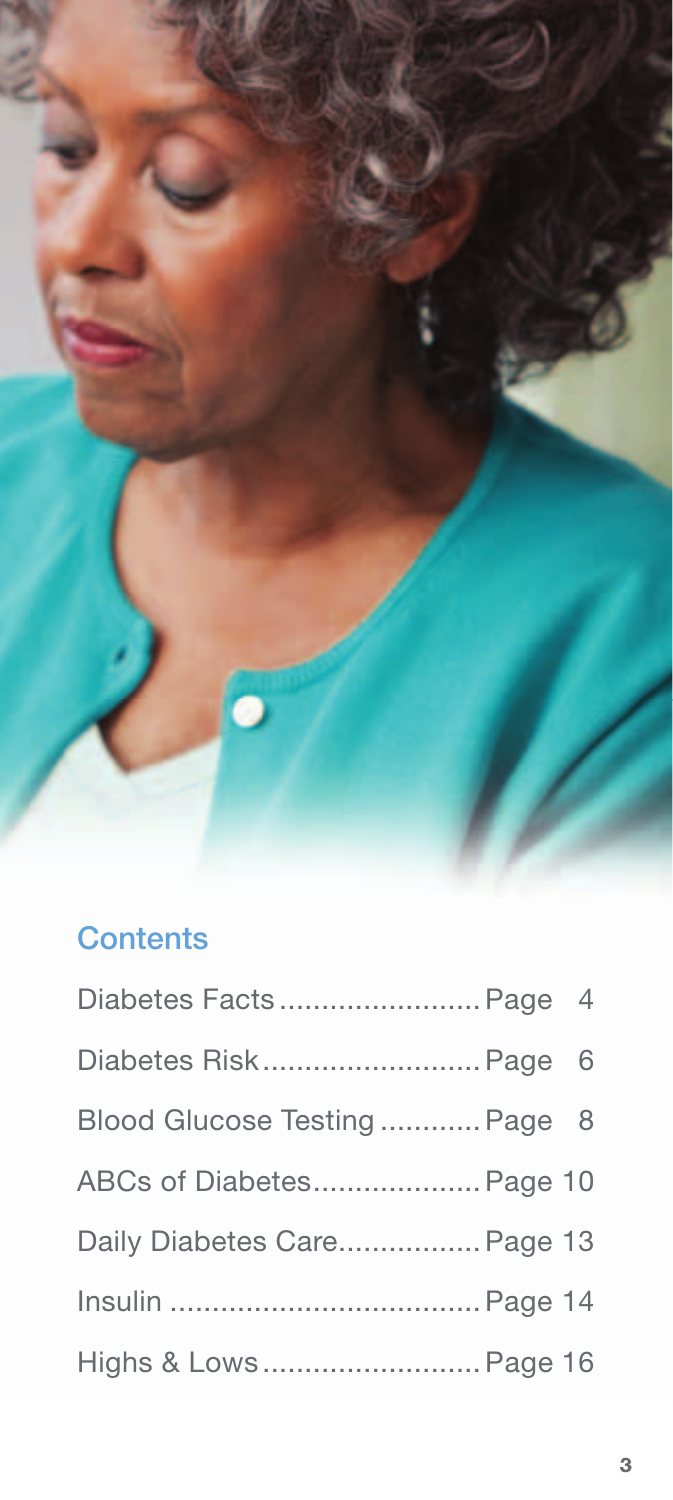# diabetes facts



### What is diabetes?

There are three main types of diabetes: type 1, type 2 and gestational.

- With type 1 diabetes, the pancreas does not make insulin. Without enough insulin, glucose levels in the blood become too high.
- With type 2 diabetes—the more common type—the pancreas does not make enough insulin or does not use the insulin properly.
- Pregnant women can also get a type of diabetes, called *gestational* diabetes. This form of diabetes usually goes away after the baby is born, although women who have had gestational diabetes are at higher risk for developing diabetes later on.2

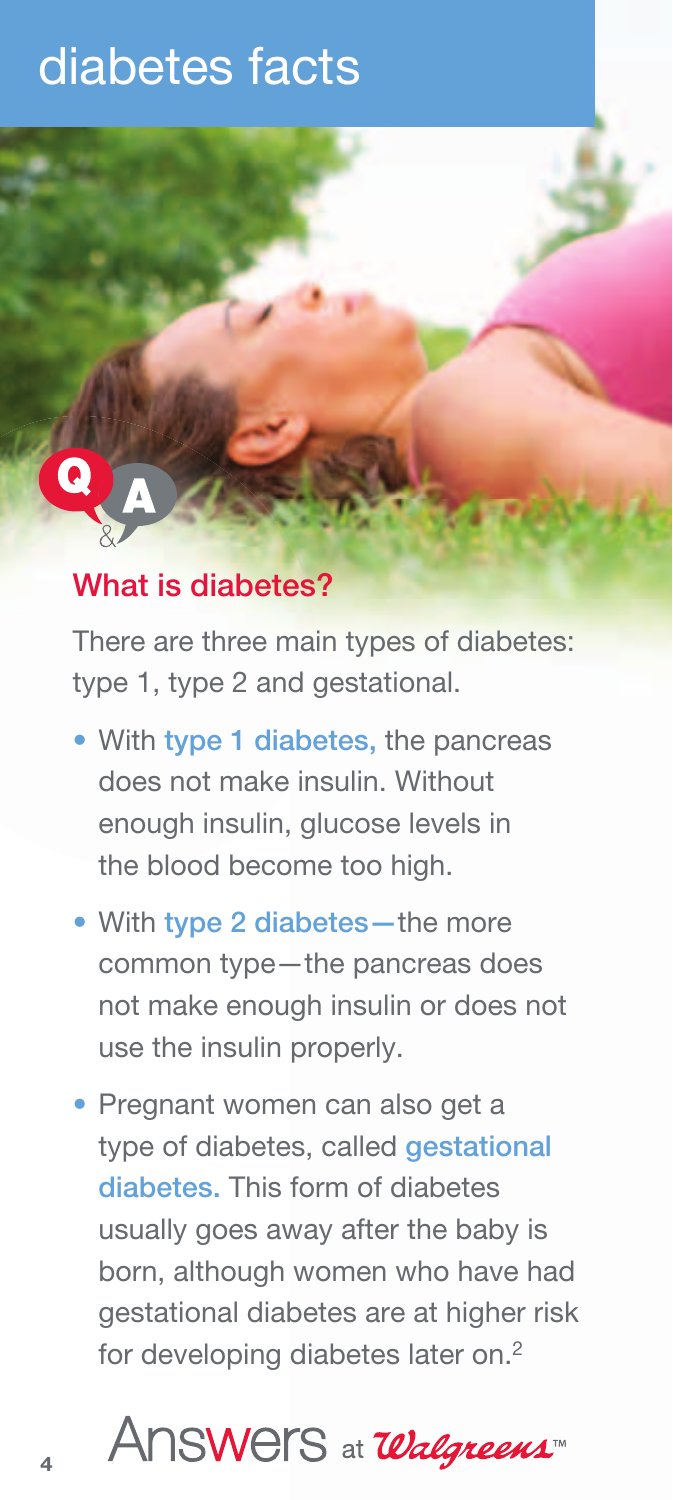### How does diabetes affect my body?

Over time, having too much glucose in your blood can cause problems in the body. Left untreated, high blood glucose can damage your eyes, kidneys and nerves. Diabetes can also cause heart disease and stroke, and can increase the chances of losing a limb.<sup>3</sup>

#### How is diabetes diagnosed?

Your healthcare provider can determine if you have diabetes by doing a special blood test. You might also take a blood glucose test, either first thing in the morning before breakfast or after drinking a sugary drink.<sup>4</sup>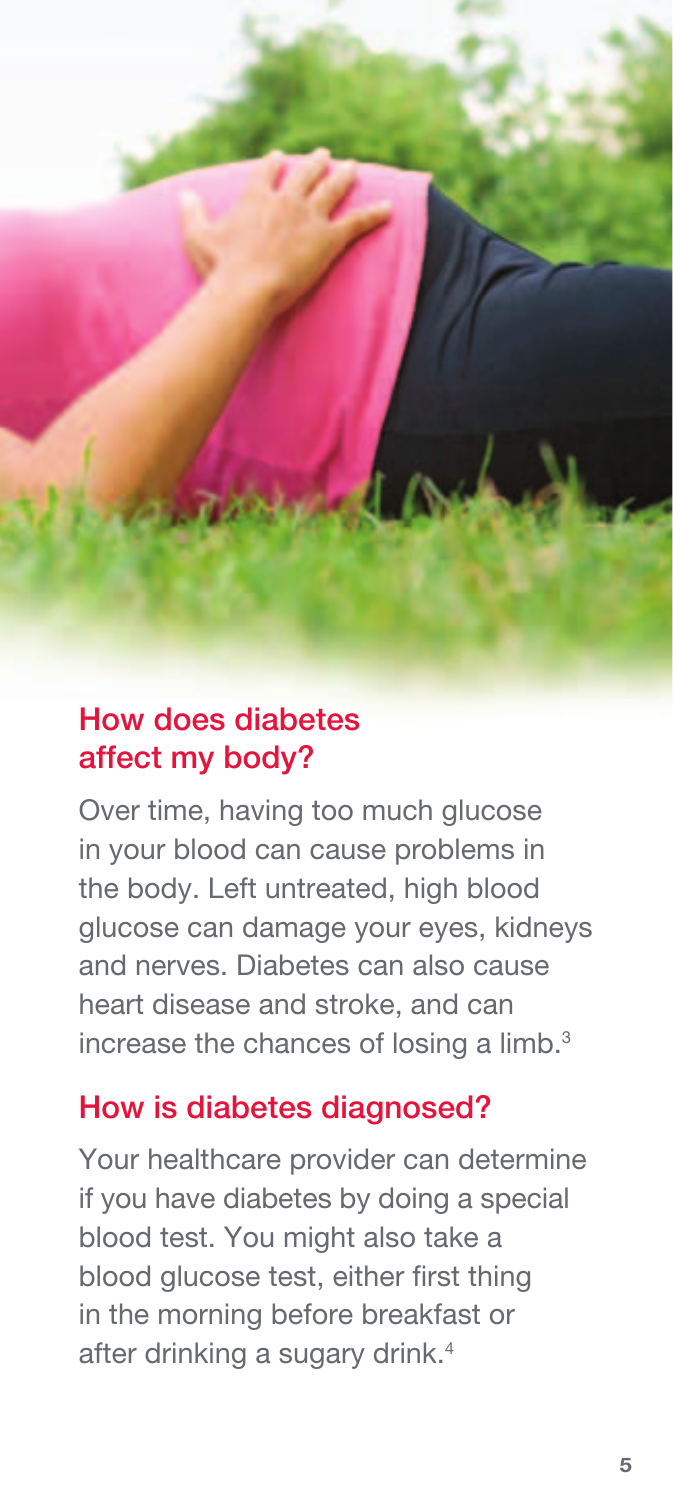# diabetes risk



### Who is at risk for diabetes?

Some of the risk factors for diabetes include:

- a higher-than-normal blood glucose level (prediabetes)
- a family history of diabetes
- being older than 45 years of age
- not being physically active
- being overweight
- having low HDL "good" cholesterol, high triglycerides or high blood pressure<sup>5</sup>

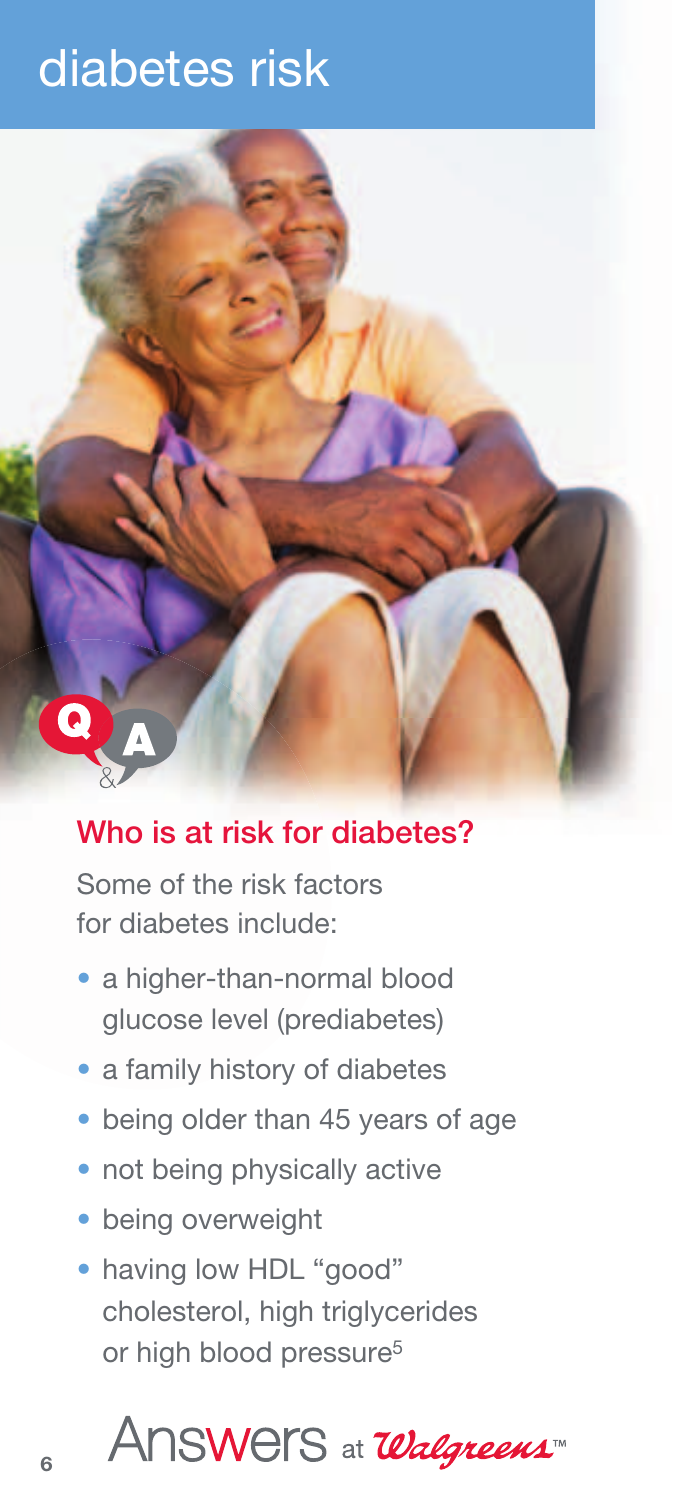### What are the symptoms of diabetes?

- extreme thirst
- having to urinate often
- feeling very hungry or tired
- weight loss for no known reason
- sores or cuts that heal slowly
- dry, itchy skin
- tingling or numbness in your feet and/or hands
- blurred vision

You may have one or more of these symptoms, or you may have no symptoms at all.<sup>6</sup>

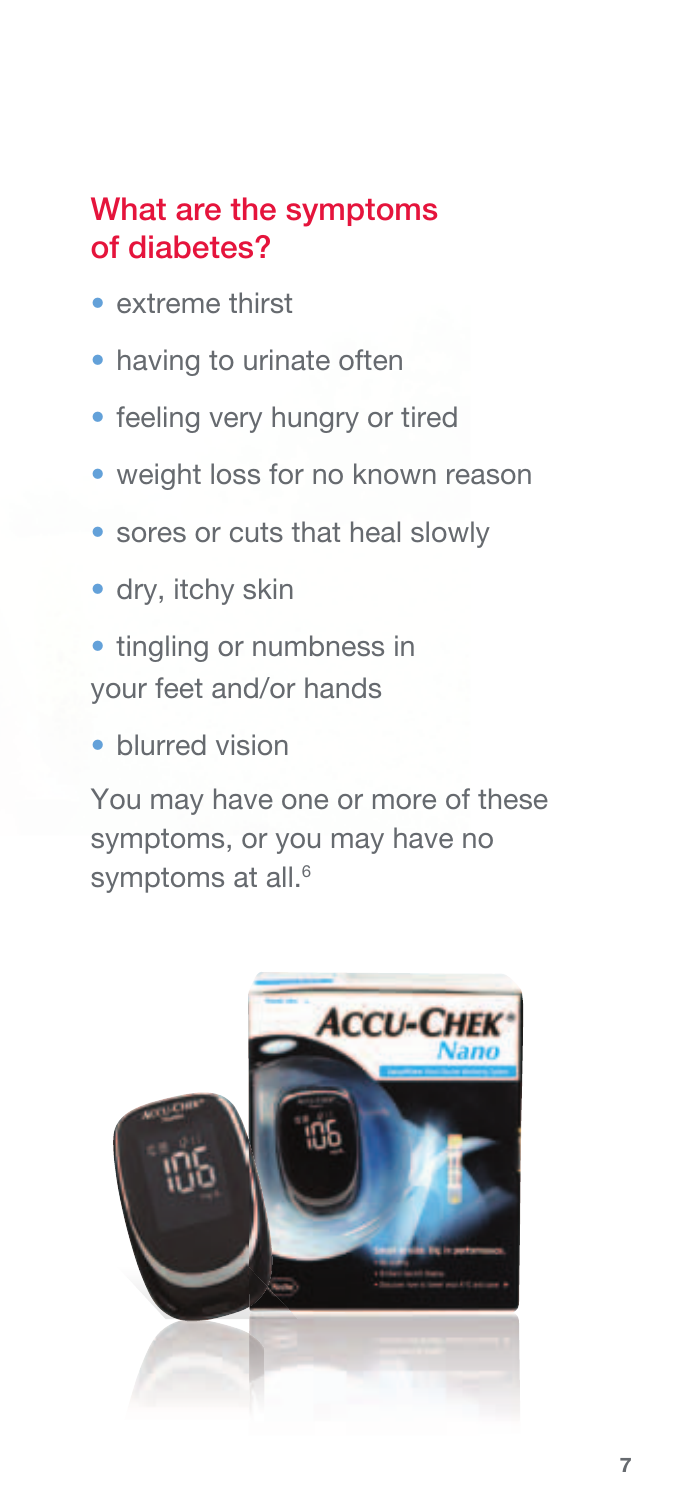# blood glucose testing



### Why is it important to check blood glucose?

Checking your blood glucose levels with a meter can help you make choices about your food, physical activity and medicines.7 Keep a record of your results and use them to understand your readings. Take your blood glucose records to your healthcare provider visits, which will help you both decide how often you should check your blood glucose and if any changes are needed in your diabetes treatment plan.8 Ask your Walgreens pharmacist or Take Care nurse practitioner to help you choose the blood glucose meter that is best for you.

# be  $\overline{\mathbf{1}}$ nformed

Speak to your healthcare provider about your blood glucose targets. For most people, they are:

- • Before meals: 70–130 mg/dL
- Two hours after meals: below 180 mg/dL
- At bedtime: 90-150 mg/dL<sup>9</sup>

# 8 ANSWOTS at *Walgreens*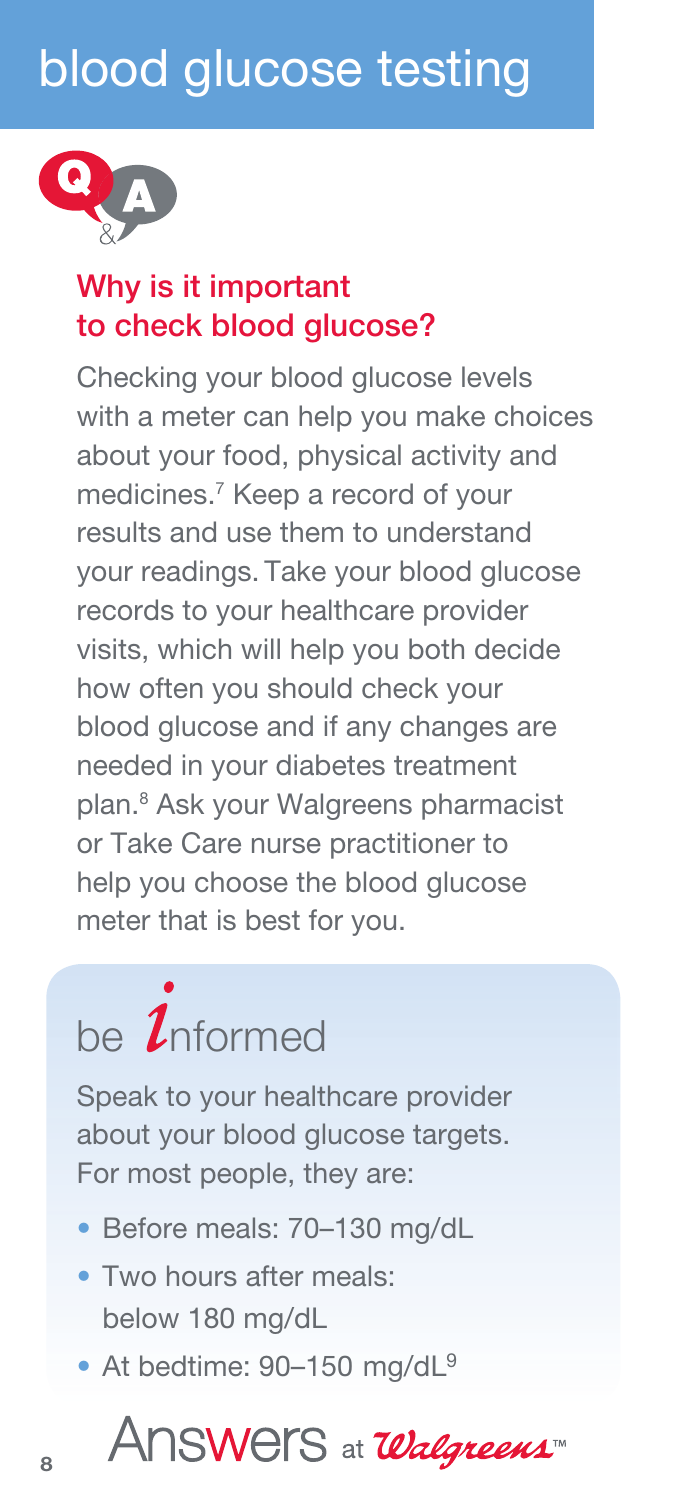### What should I consider when choosing a blood glucose meter?

- Is it accurate?
- Is it easy to use?
- Is it easy to carry?
- Is the display screen large enough to see my results?
- Can I use blood from my forearm or other non-finger sites?
- Will insurance cover the meter and strips?
- Can I upload the results to a computer?<sup>10</sup>

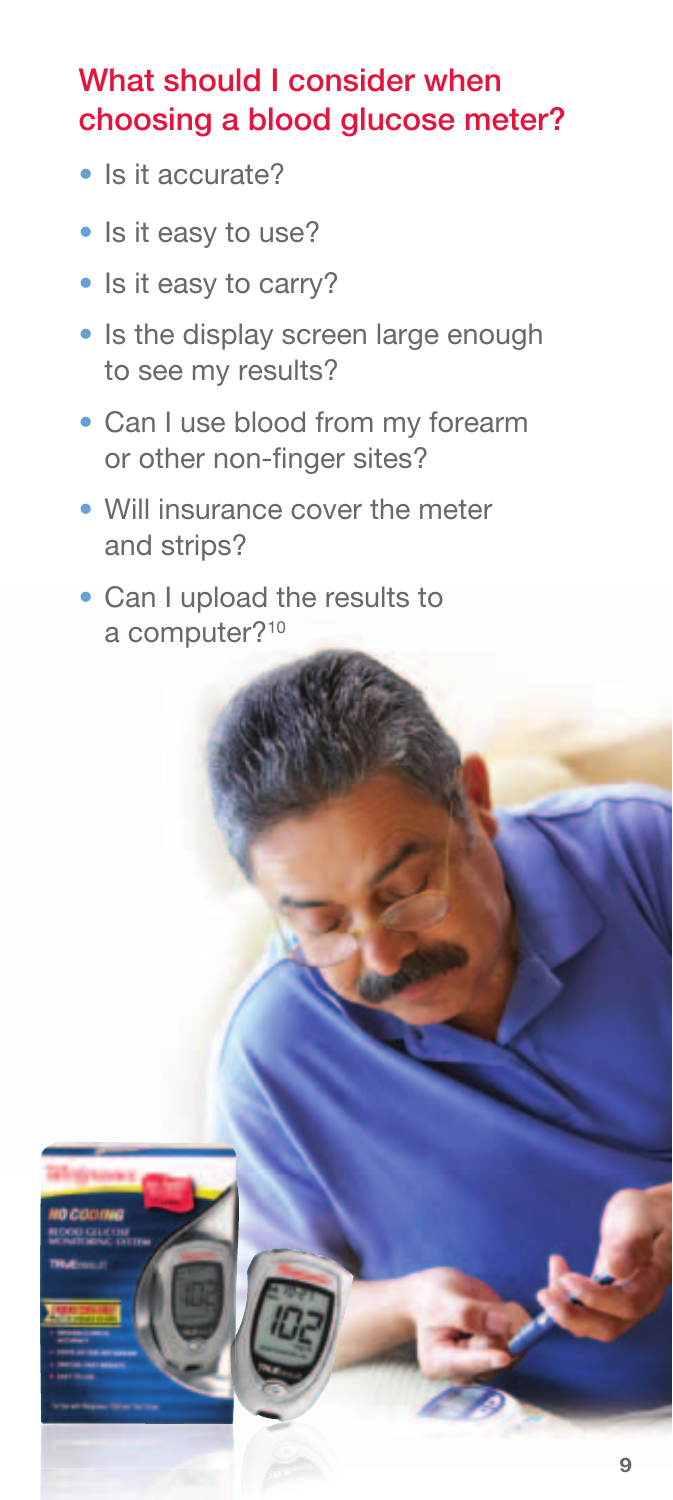# ABCs of diabetes



### What are the ABCs of diabetes?

- A1C. Measures your average blood glucose over the last three months.
- Blood pressure. High blood pressure makes your heart work too hard.
- Cholesterol. LDL "bad" cholesterol can clog your blood vessels.

Speak to your healthcare provider about how to reach your ABC target numbers to lower your risk for a heart attack, stroke and other diabetes problems.<sup>11</sup>

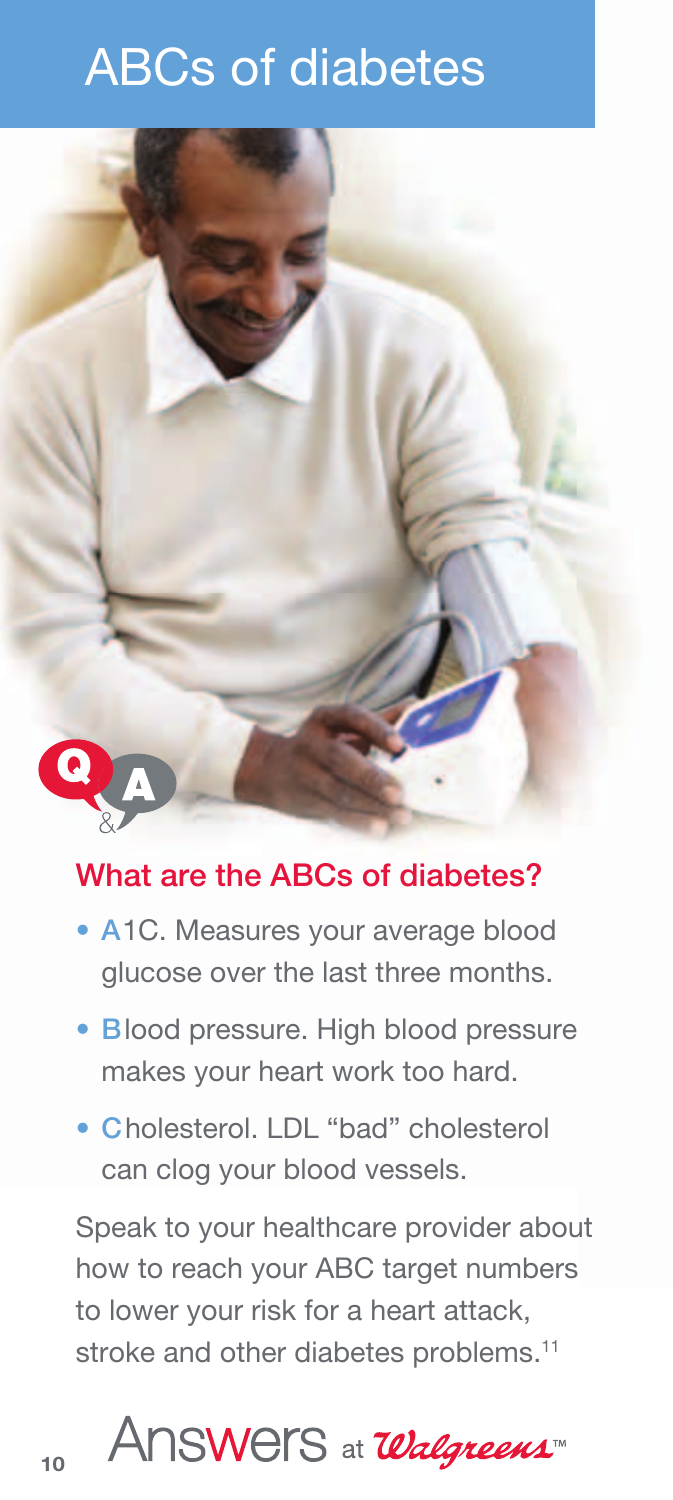| <b>ABC</b><br><b>Numbers</b> | <b>Target</b><br>for most<br>people | Your<br>target<br>number | How<br>often to<br>measure                  |
|------------------------------|-------------------------------------|--------------------------|---------------------------------------------|
| A <sub>1C</sub>              | Less<br>than 7%                     |                          | $2 - 4$<br>times a<br>year                  |
| <b>Blood</b><br>pressure     | Less<br>than<br>130/80              |                          | At every<br>regular<br>provider<br>visit    |
| Cholesterol<br>(LDL)         | Less<br>than<br>100                 |                          | At least<br>once a<br>year <sup>12,13</sup> |

### How can I reach my ABC targets?

- Check your blood glucose and your blood pressure as often as your healthcare team recommends.
- Stop smoking. Ask for advice on how to quit.
- Take any medicines your healthcare provider prescribes and ask if lowdose aspirin might be helpful for you.
- Get regular check ups of your kidneys, feet and eyes and report any changes to your healthcare provider.
- Ask for help if you feel down or have trouble handling stress.14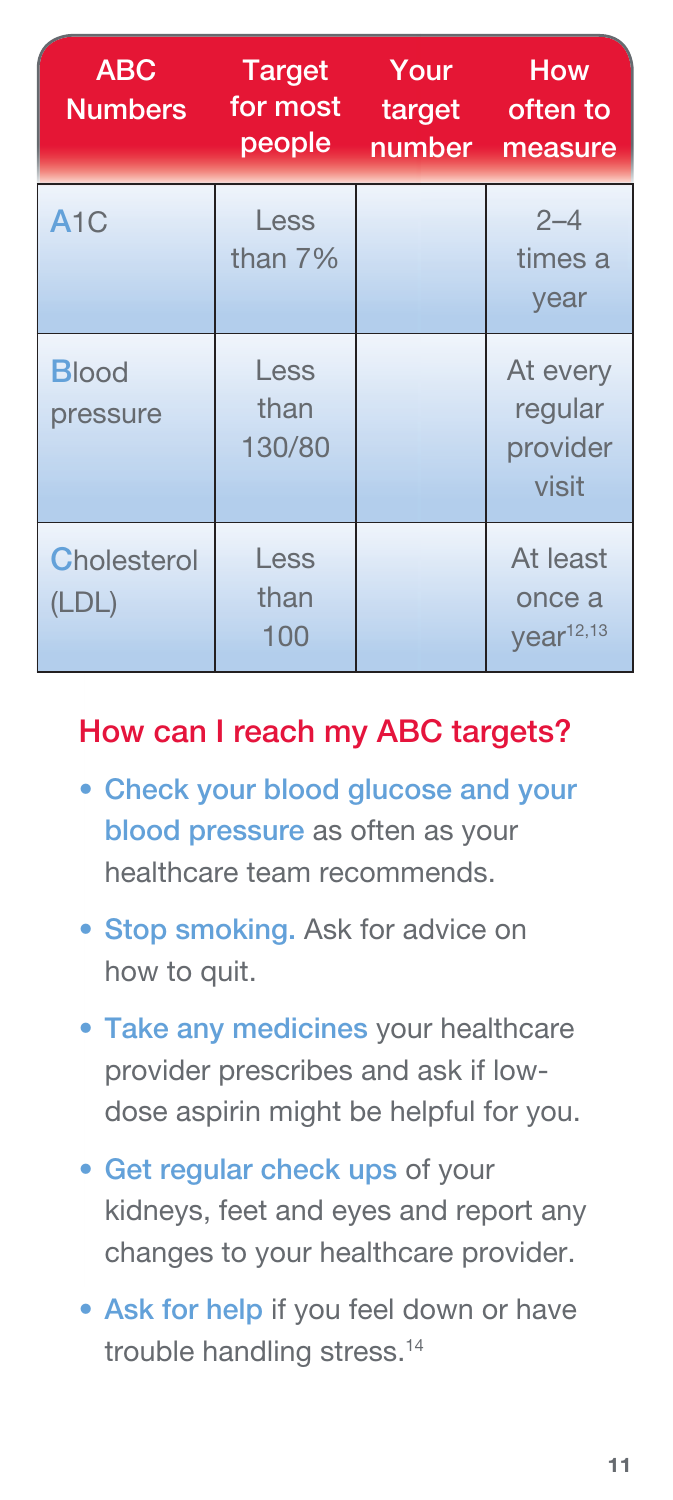

### What food and activity choices can help me reach my ABC targets?

- Choose healthy foods. Eat more fruits and vegetables, fish, lean meats and chicken or turkey without the skin. Bake, broil or grill your meat and keep your portion sizes small. Also, eat beans, whole grains and low-fat or skim milk and cheese.
- Be active for 30–60 minutes most days of the week.
- Weight. Reach and stay at a healthy weight for you.<sup>14</sup>

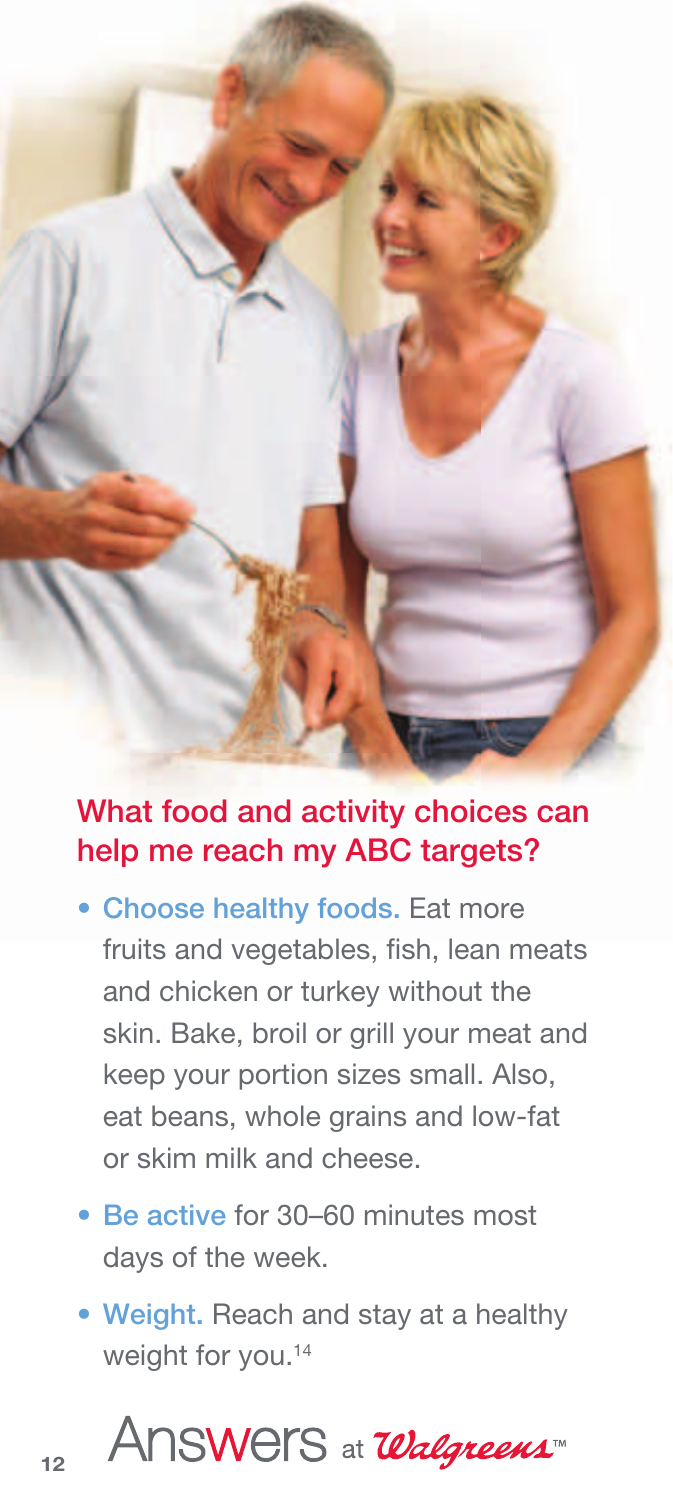# daily diabetes care



## How can I stay healthy with my diabetes every day?

- Foot care. Check your feet every day for redness and for sores or cuts that don't heal. Wash—but don't soak your feet with a mild soap, rinse with water and dry well. Ask someone to check your feet for you if you have trouble seeing or reaching them.<sup>15</sup>
- Skin care. Your skin can become dry and cracked, which can lead to infection. Look for products that add moisture, gently exfoliate, increase circulation and promote healing. Use mild lotions, and avoid those with heavy perfumes or alcohol.<sup>16</sup>
- Wound care. If you have a wound, see your healthcare provider right away. Inspect the wound at least once a day. Clean your wound gently once or twice a day, then apply an antibiotic ointment.17
- Oral care. Brush your teeth and floss every day to avoid problems with your mouth, teeth and gums.<sup>18</sup>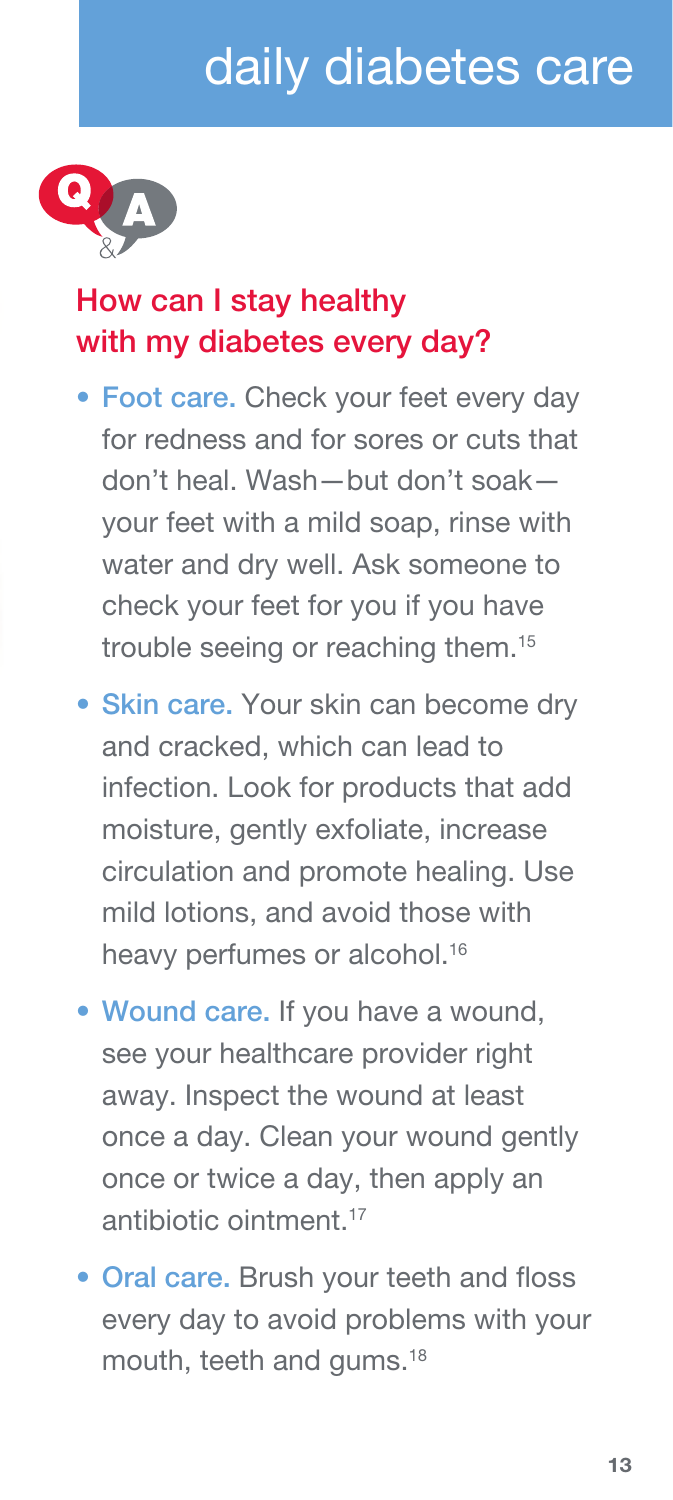# insulin



### Where on my body should I inject insulin?

Review how to take your injections with your healthcare provider. Then, choose one of the following sites. Rotate the sites to keep scar tissue from building up:

- Stomach. Inject at least 2 inches away from the navel, scars and moles.
- Arm. Inject into fatty tissue on the back of the upper arm.
- Thigh. Inject into the middle or outer part of the thigh, keeping at least 4 inches above your knee and at least 4 inches away from the top of your leg.
- Buttocks. Inject into the fatty tissue above the leg.<sup>19</sup>

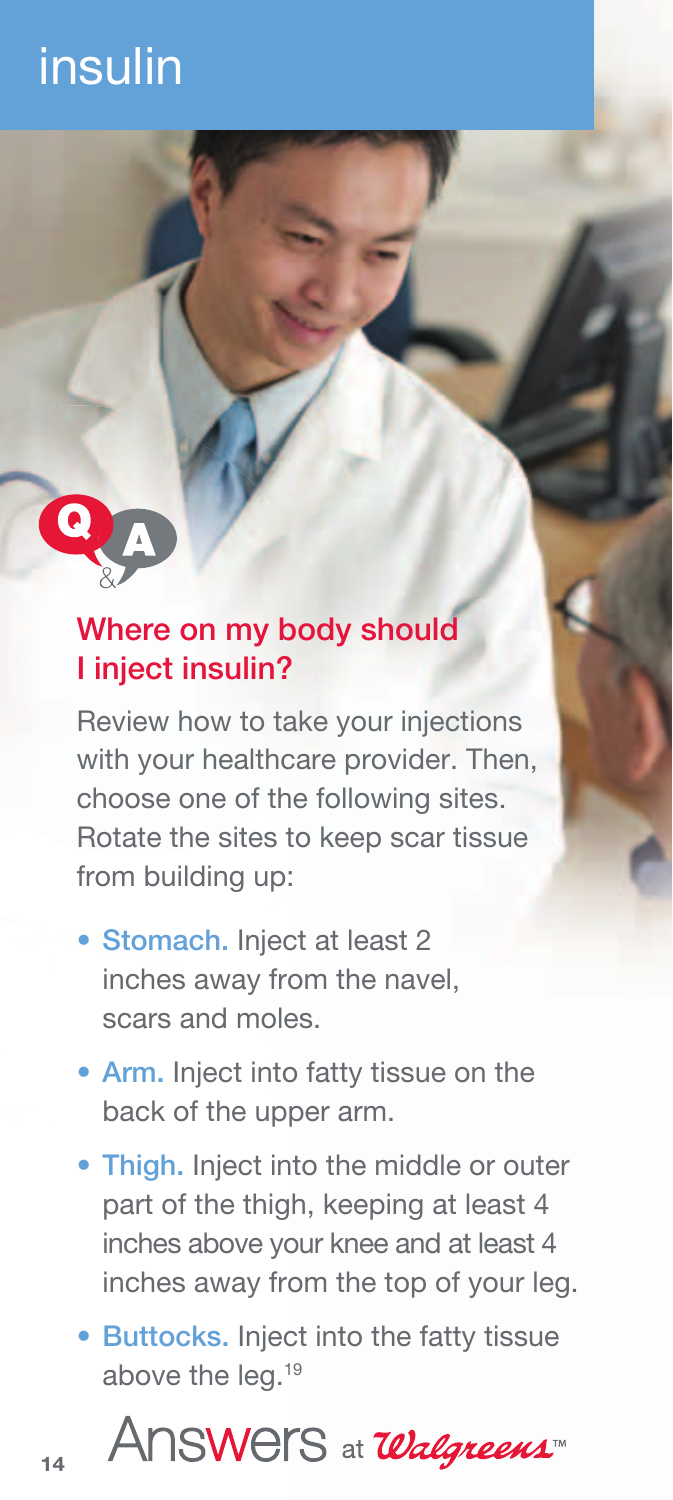### How do I inject insulin?

### If you use a syringe:

- 1 Clean your injection site with an alcohol swab.
- 2 Pinch up a small area of skin (2–3 inches wide).
- **3** Inject the insulin into the pinched skin at a 90-degree angle.
- 4 Keep the needle in and let go of the pinched skin.
- 5 Count to five slowly, then remove your needle.20

#### If you use an insulin pen:

- 1 Screw on a new needle.
- 2 Prime your pen with an air shot by injecting two units of insulin into the air. This removes any air and allows you to get the exact dose of insulin.
- 3 Dial up your dose.
- 4 Hold the pen like a pencil. Make sure you can see the dosing window. Insert the needle straight into the skin. There is no need to pinch the skin.
- 5 Push firmly on the dose button and hold for five seconds, then remove the pen.<sup>21</sup>

Dispose of syringes, pen needles and lancets (sharps) properly.<sup>22</sup> Do not reuse syringes, to insure you inject with a clean insulin syringe every time.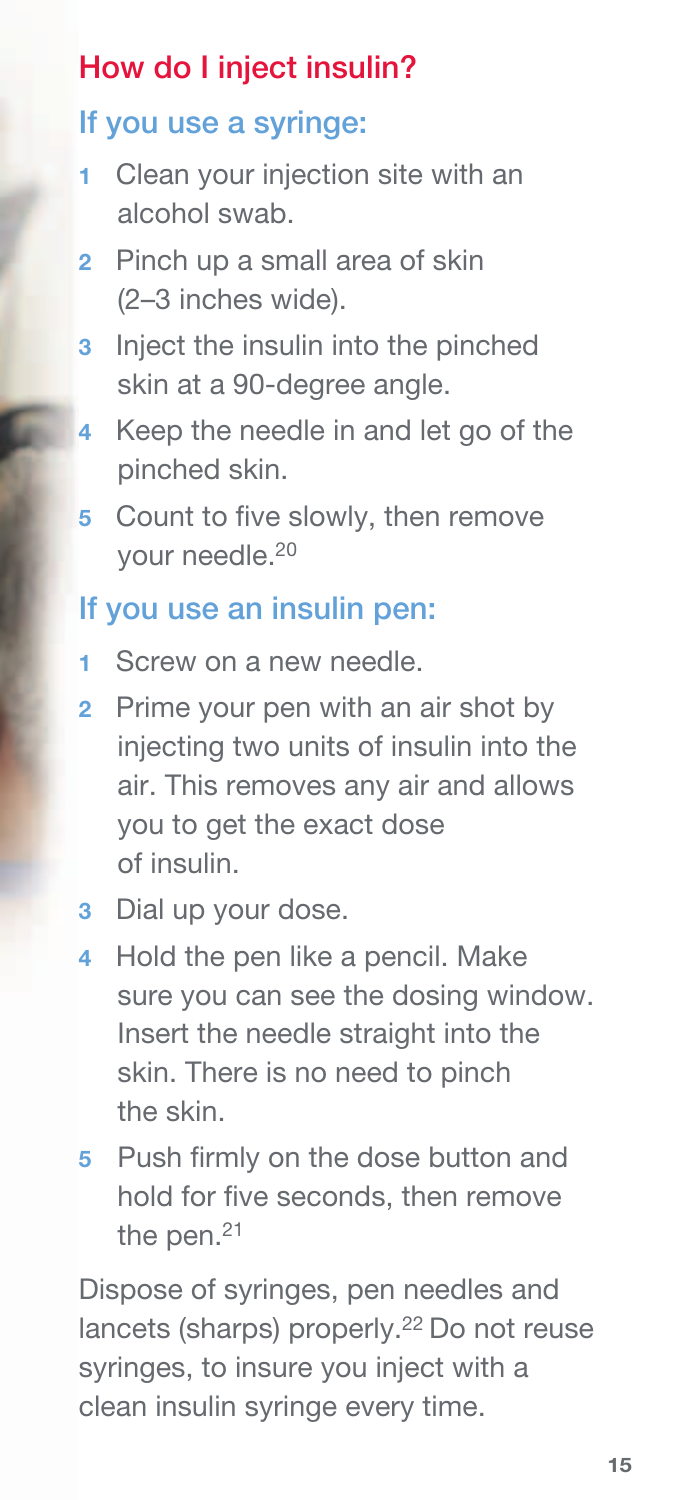# highs & lows



### How will I know if my blood glucose is too low (hypoglycemia)?

If your blood glucose goes low, you may feel shaky, dizzy, sweaty, weak, hungry or grumpy. If your blood glucose is 70 mg/dL or below, treat your low with 15 grams of carbohydrates. Here are examples of low blood glucose treatments with 15 grams of carbohydrates:

- 4 glucose tablets
- 1 serving of glucose gel
- 1/2 cup of regular fruit juice
- 1 tablespoon of sugar or honey

After 15 minutes, check your blood glucose again. If it's below 70 mg/dL, repeat your treatment with another 15 grams of carbohydrates. Repeat these steps until your blood glucose is at least 70 mg/dL. Eat a small snack to prevent your blood glucose from dropping again.<sup>23</sup>

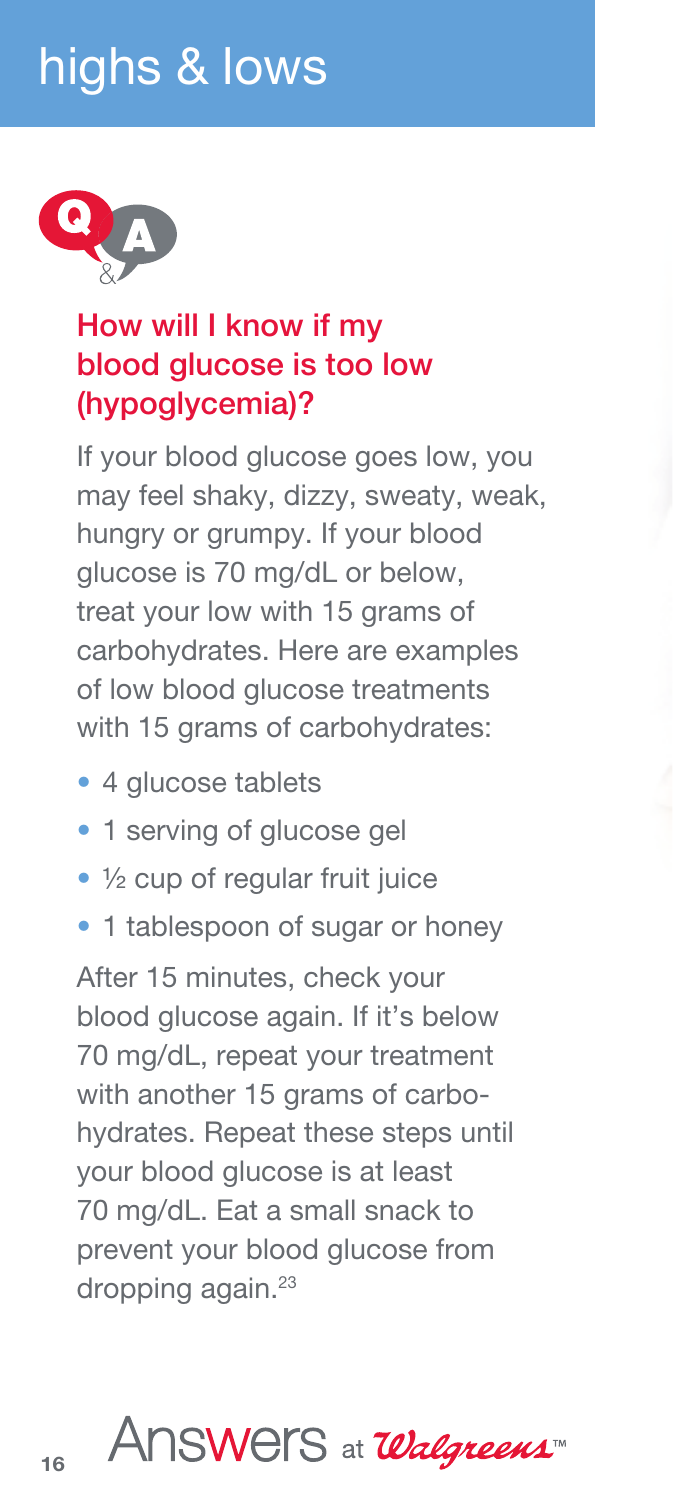### What are common symptoms of high blood glucose (hyperglycemia)?

- fatigue
- frequent infections
- increased thirst
- increased urination
- extreme hunger
- blurred vision
- dry mouth or skin
- weight loss for no reason
- $\bullet$  slow-healing cuts or sores<sup>24</sup>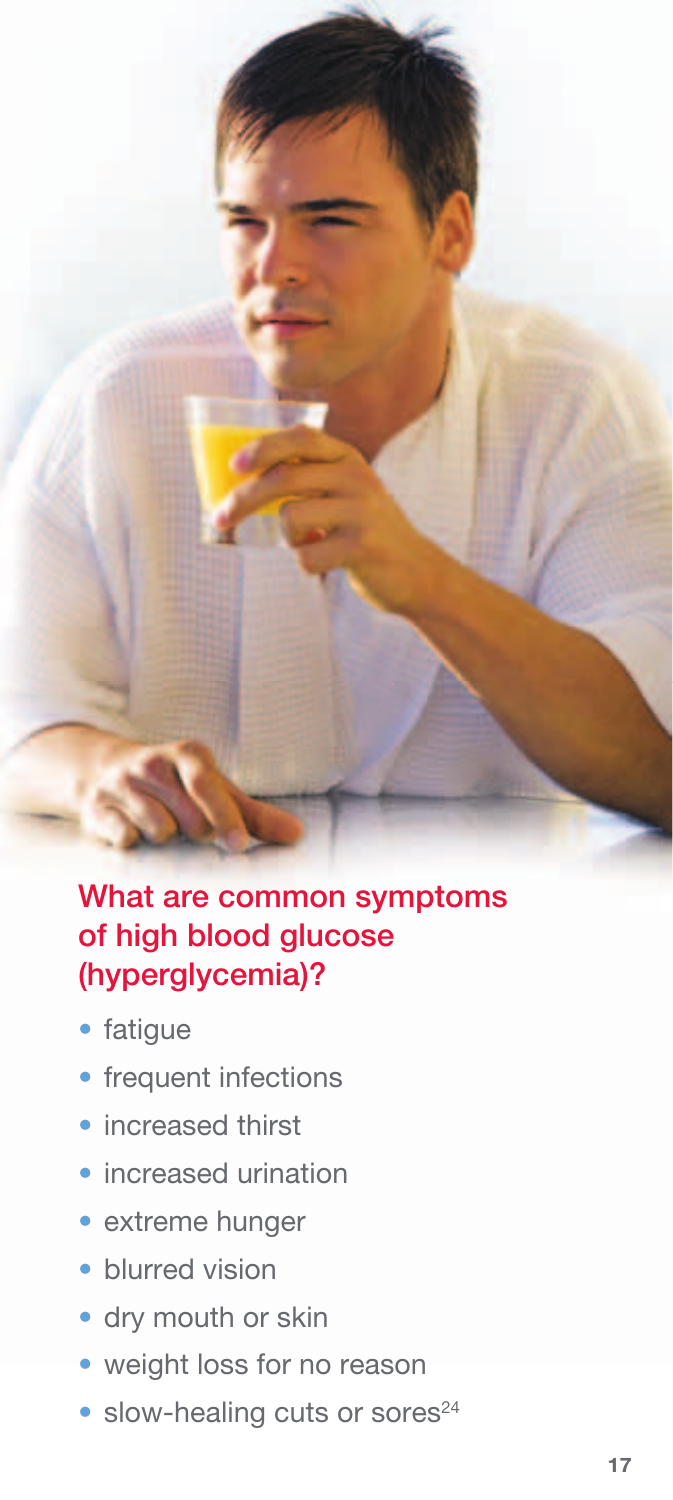### What Walgreens services can help me with my diabetes care?

• Medicare Part B and D resources Walgreens accepts most major Medicare prescription insurance plans, and our pharmacists can help you determine which plan is right for you. Walgreens can also bill Medicare directly for your Part B-covered diabetes supplies, with little or no out-of-pocket cost to you.

#### • Health tests

Our pharmacists are here to help you know your numbers, with in-store health tests, including cholesterol, blood glucose, A1C and body composition.

#### **Immunizations**

Walgreens offers vaccines at most locations to help protect you and your family. Walk in anytime or schedule an appointment online.

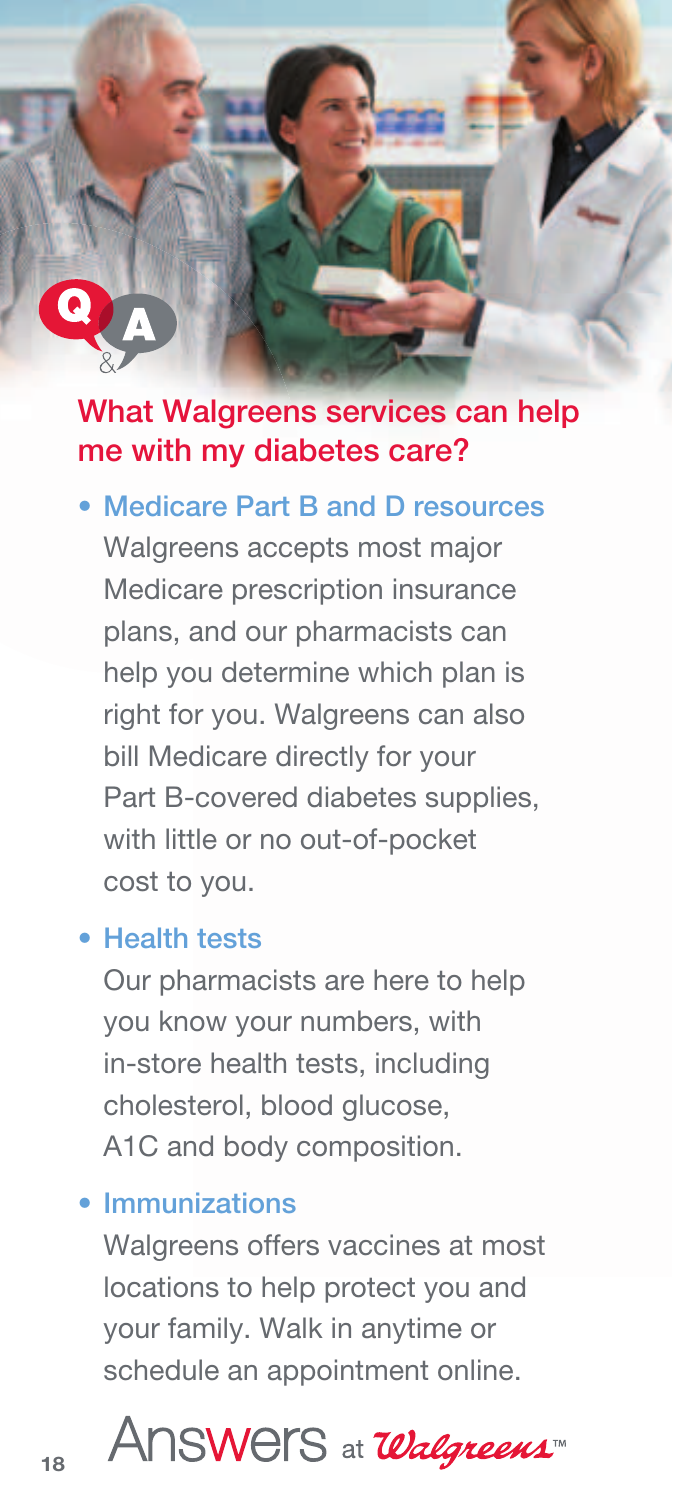#### **ExpressPay**

Pick up your prescriptions and check out even faster. Sign up once and Walgreens will automatically bill your credit card anytime you pick up an order.

#### • 90-day prescriptions

A 90-day prescription is three refills in one. Pick up your prescription once, and for three months, you're done. Fewer refills means fewer chances to run out of your medication. We also offer same day ordering and pickup.

#### • E-prescriptions

With this free service, you can enjoy the benefits of having your prescription sent directly from your doctor to Walgreens. We receive your prescriptions before you arrive, so there are no prescriptions to drop off. You don't have to sign up, either; simply tell your doctor which Walgreens location you prefer.

• Walgreens Prescription Savings Club Receive savings on thousands of brand-name and all generic medications. To join or learn more, ask in the pharmacy or visit Walgreens.com/rxsavingsclub.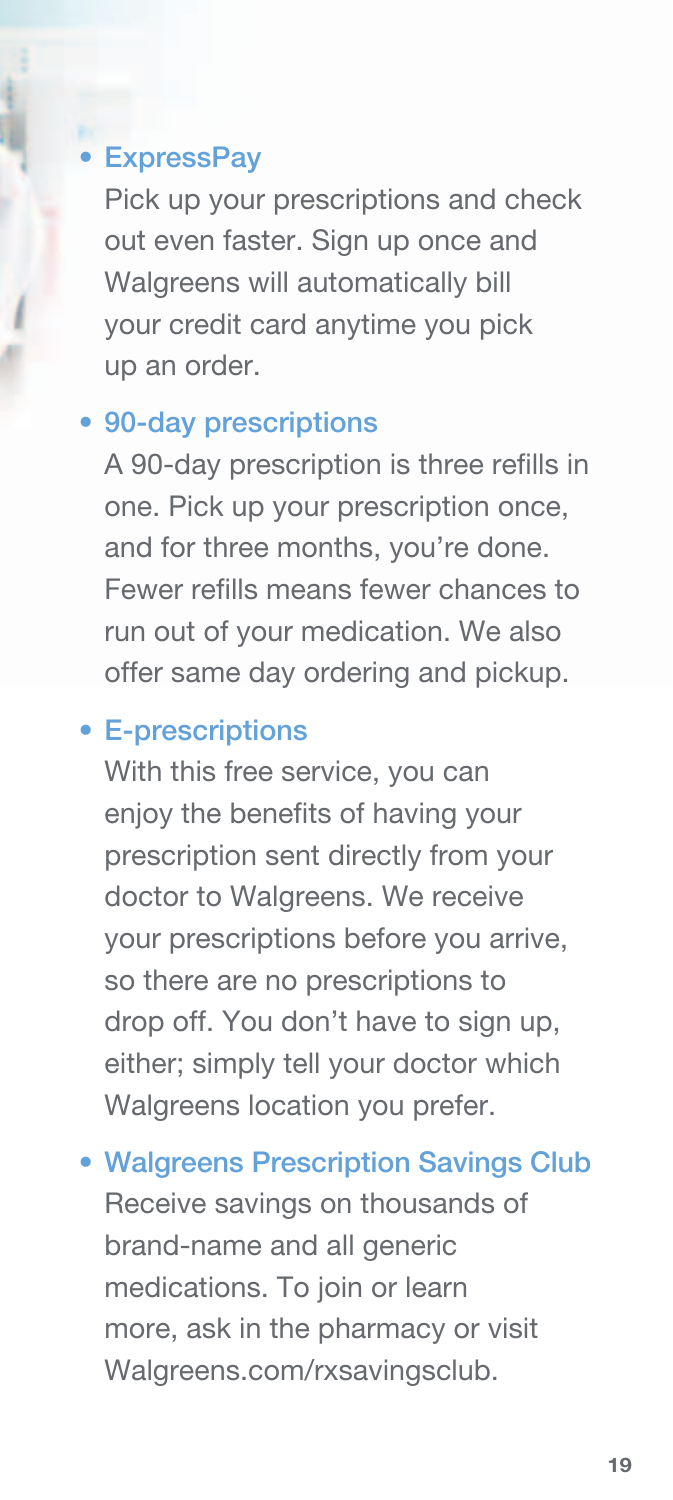

### What other Walgreens prescription services can help me?

### • Easy refills

Walgreens offers four ways to refill your prescriptions:

- 1 Auto refills. Sign up in the pharmacy or online, and we'll automatically refill your prescription a few days before it runs out.
- 2 Refill by scan. Refill in seconds with the free Walgreens mobile app.
- 3 Online refills. Refill anytime on Walgreens.com.
- 4 Touch-tone refills. Walgreens can also call, email or text you when your prescriptions are ready.

### • Multiple languages

Walgreens offers a Dial-A-Pharmacist program as well as translated prescription labels, so you can learn all about your prescriptions in your preferred language.

Walgreens also offers easy-open prescription bottle caps and largetype prescription labels.

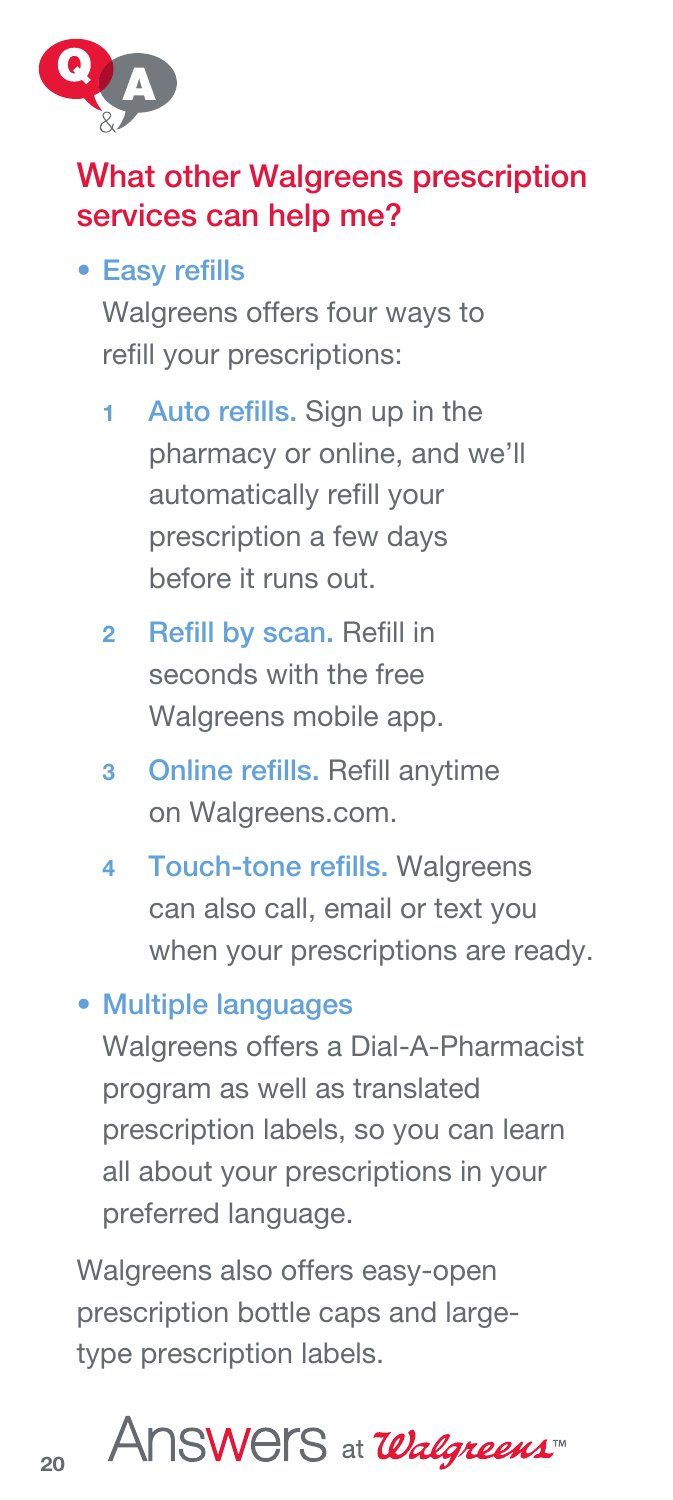#### References:

- 1. http://www.diabetes.org/diabetes-basics/type-2/.
- 2. http://diabetes.niddk.nih.gov/dm/pubs/overview/#types.
- 3. http://www.nlm.nih.gov/medlineplus/diabetes.html.
- 4. http://diabetes.niddk.nih.gov/dm/pubs/diagnosis/#diagnosis.
- 5. http://www.diabetes.org/diabetes-basics/prevention/risk-factors/.
- 6. http://diabetes.niddk.nih.gov/dm/pubs/type1and2/what.aspx#signs.
- 7. http://diabetes.niddk.nih.gov/dm/pubs/glucosemonitor/index.aspx#what.
- 8. http://www.joslin.org/info/monitoring\_your\_blood\_glucose.html.
- 9. http://www.joslin.org/info/Goals-for-Blood-Glucose-Control.html.
- 10. http://www.mayoclinic.com/health/blood-glucose-meter/MY00924.
- 11. http://ndep.nih.gov/publications/PublicationDetail.aspx?PubId=28#page3.
- 12. http://ndep.nih.gov/publications/ PublicationDetail.aspx?PubId=4&redirect=true#page4.
- 13. http://ndep.nih.gov/publications/ PublicationDetail.aspx?PubId=4&redirect=true#page6.
- 14. http://ndep.nih.gov/publications/ PublicationDetail.aspx?PubId=4&redirect=true#page5.
- 15. http://diabetes.niddk.nih.gov/dm/pubs/complications\_feet/#feet.
- 16. http://diabetes.webmd.com/caring-skin-diabetes.
- 17. http://www.webmd.com/a-to-z-guides/wound-care-10/diabetic-wounds.
- 18. http://www.diabetes.org/living-with-diabetes/treatment-and-care/ oral-health-and-hygiene/brush-and-floss.html.
- 19. http://www.joslin.org/info/tips\_for\_injecting\_insulin.html.
- 20. http://www.joslin.org/info/ how\_to\_improve\_the\_insulin\_injection\_experience.html.
- 21. http://www.isletsofhope.com/diabetes/treatment/insulin\_pens\_step\_1.html.
- 22. http://www.joslin.org/info/Tips\_for\_Disposing\_of\_Sharps.html.
- 23. http://diabetes.niddk.nih.gov/dm/pubs/type1and2/lowglucose.aspx#low.
- 24. http://www.joslin.org/info/ high\_blood\_glucose\_what\_it\_means\_and\_how\_to\_treat\_it.html.